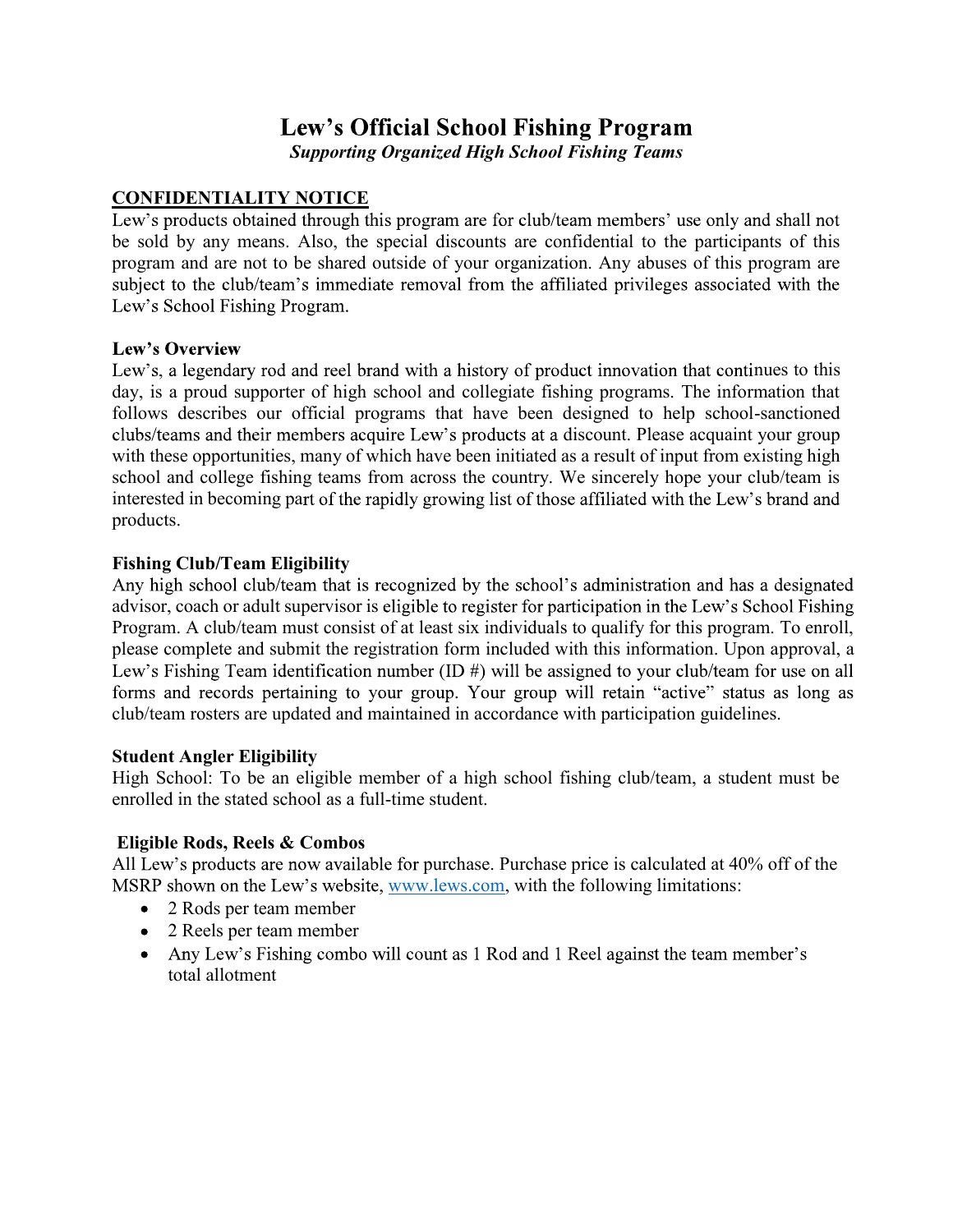#### Apparel and Accessories

Special promotional pricing on Lew's apparel and accessories is available, for team members to purchase at the same time as their tackle orders or throughout the year.

- $\bullet$  Team members will receive a 40% off of MSRP value on all Lew's apparel and accessories.
- Please visit www.lewsstuff.com for a full listing of available apparel and accessories.
- Team members do not qualify for the Lew's Fishing promotional offers offered on the box and/or hangtag of the product if the Lew's Fishing product is purchased through the Lew's School Fishing Program.

#### **Lew's Bass Bucks**

For Lew's School Fishing Program orders of \$500 or more in total value, Lew's Bass Bucks are earned at a rate of 10% of the total order value and can be used to purchase Lew's apparel, boat bags and other promotional items. Your earned Lew's Bass Bucks must be spent at the same time of placing your team order. We highly recommend placing larger orders to utilize the optional Bass Bucks.

## Fishing Club/Team Member Orders

Upon being assigned a Lew's ID  $#$ , your group is allowed to order two rods and reels per person up to the total number of individuals that appears on your active team roster, including the advisor, coach and/or adult supervisor(s). For example, if you have 12 names on the official roster, you can order up to 24 rods and 24 reels through the Lew's School Fishing Program.

## How to Order

Ordering through the Team Lew's School Fishing Program can only be accomplished through Lew's Fishing directly.

- The coach, faculty advisor, or treasurer of the team/club will need to fill out the attached fillable PDF order form and must be submitted to our customer service team for processing.
- A valid contact number must be given on the form to be contacted for payment.
- If a purchase order (PO) is being utilized through the school a copy of the PO must be faxed/emailed/mailed in to attach to the order before the order will be shipped.
- Full payment (credit card or cashier's check) must accompany the order.